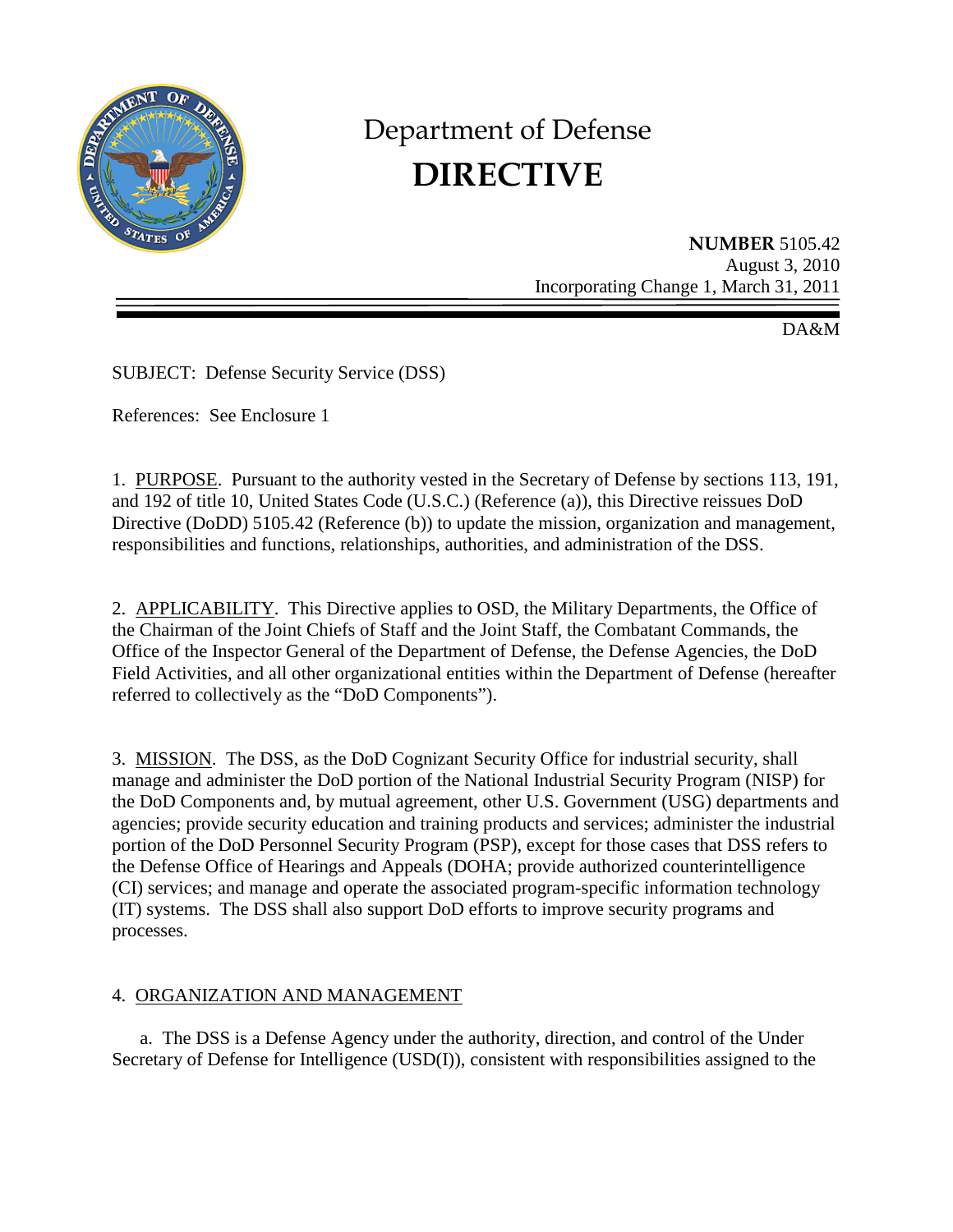USD(I) in DoDD 5143.01 (Reference (c)). For purposes of the Defense Civilian Intelligence Personnel System (DCIPS), the DSS is designated as a Defense Intelligence Component.

 b. The DSS shall consist of a Director and such subordinate officials and organizational elements as the Director establishes within the resources assigned by the Secretary of Defense. The position of Director is designated as a career Defense Intelligence Senior Executive Service (DISES) position and may be filled by a career DISES member, a Senior Executive Service (SES) member or SES-equivalent grade, or a flag officer military equivalent.

5. RESPONSIBILITIES AND FUNCTIONS. The Director, DSS, under the authority, direction, and control of the USD(I), shall plan, organize, direct, and manage the DSS and all assigned resources consistent with the responsibilities outlined in this Directive and guidance issued by the USD(I), and shall provide technical support to the USD(I) regarding DSS responsibilities, when directed. Unless otherwise directed, the Director, DSS, shall perform assigned functions in the United States, its territories and possessions, and, when authorized, at overseas locations. The Director, DSS, shall:

### a. NISP

 (1) Administer, implement, monitor, and oversee the NISP, pursuant to DoDD 5220.22 and DoD Instruction (DoDI) 5200.01 (References (d) and (e)) on behalf of the Department of Defense and those USG departments and agencies that have entered into agreements for industrial security services with the Secretary of Defense, pursuant to Reference (d) and Executive Order (E.O.) 12829 (Reference (f)).

 (2) Maintain a complete program of certification, accreditation, and oversight of information systems used to process and store classified information at cleared contractor facilities.

 (3) Assume security cognizance for those DoD contractors who perform work on Special Access Program contracts, unless expressly relieved of security cognizance by the Secretary or Deputy Secretary of Defense, pursuant to DoDD 5205.07 (Reference (g)).

 (4) Administer classified export authorizations related to direct commercial sales and foreign military sales, as required by the International Traffic in Arms Regulations as codified in parts 120-130 of title 22, Code of Federal Regulations (Reference (h)), and by DoD 5220.22-M (Reference (i)); administer, as authorized or directed, the international security requirements of DoD international cooperative projects and programs, pursuant to applicable industrial security agreements and project or program agreements; and administer, as authorized or directed, the security requirements of the North Atlantic Treaty Organization (NATO) and foreign government contracts, pursuant to applicable international agreements.

 (5) Assess DoD contractor compliance with DoD physical security requirements for the protection of sensitive conventional arms, ammunition, and explosives when requested, pursuant to DoD 5100.76-M (Reference (j)).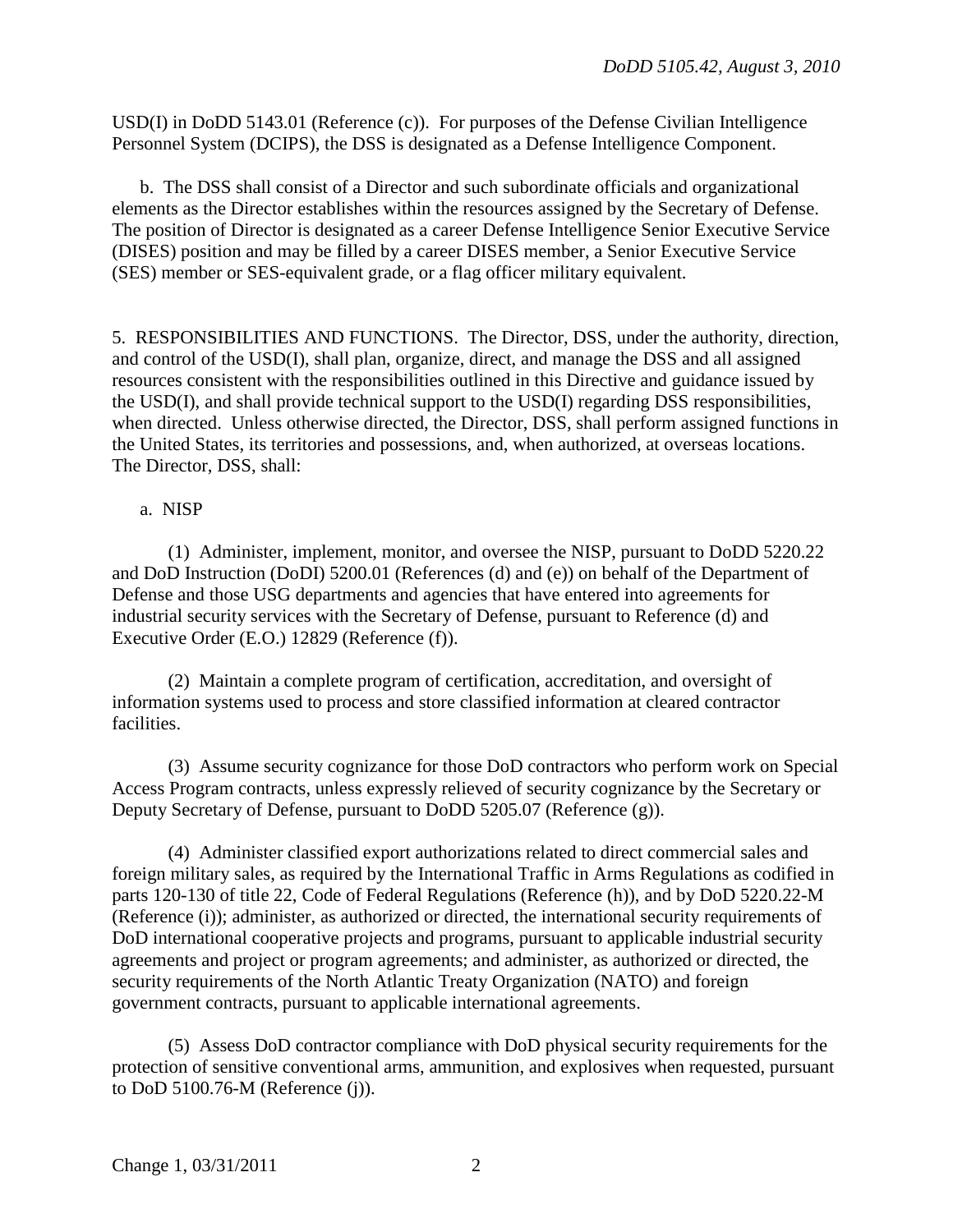(6) Provide security services for critical program information related to classified contracts at cleared contractor facilities, pursuant to DoDI 5200.39 and DoD 5200.1-M (References (k) and (l)); operations security, pursuant to DoDD 5205.02 and DoD 5220.22-R (References (m) and (n)); and treaty readiness, pursuant to DoDI 5205.10 (Reference (o)).

 (7) Provide to the USD(I) an assessment of the effectiveness of any measures proposed by the parties to the transaction to mitigate foreign ownership, control, or influence in connection with transactions reported to the Committee on Foreign Investment in the United States by companies cleared, pursuant to Reference (d).

 (8) Arrange meetings with representatives of the DoD Components and other USG departments and agencies with an official interest in the NISP to increase awareness of, and address when possible, industrial security issues.

 (9) Collaborate with the DoD Components, other USG departments and agencies, and cleared contractors to share threat information as part of the Defense Industrial Base cyber security and information assurance process.

# b. Security Education and Training

 (1) Provide for security education, training, and professional development of DoD and other USG personnel, contract employees supporting the USG and, when sponsored by authorized DoD Components, representatives of selected foreign governments.

 (2) Develop, maintain, and administer current security education and training products and services across the industrial, information, personnel, and physical security disciplines, and, as directed, other communities of practice.

 (3) Administer the DoD Security Professional Education Development Program and DoD Personnel Security Adjudicator Certification Program, and perform other assigned security training, assessment, and development functions, pursuant to DoDI 3305.13 (Reference (p)).

 (4) Establish and operate a program to provide security awareness products and services to DoD and other USG personnel, contract employees supporting the USG and, when sponsored by authorized DoD Components, representatives of selected foreign governments.

 (5) Establish and operate subordinate training organizations to fulfill mission requirements, as required.

 (6) Develop and implement security education and training, as they relate to the administration of personnel security clearances, when appropriate, in coordination with the Federal Suitability and Security Clearance Performance Accountability Council.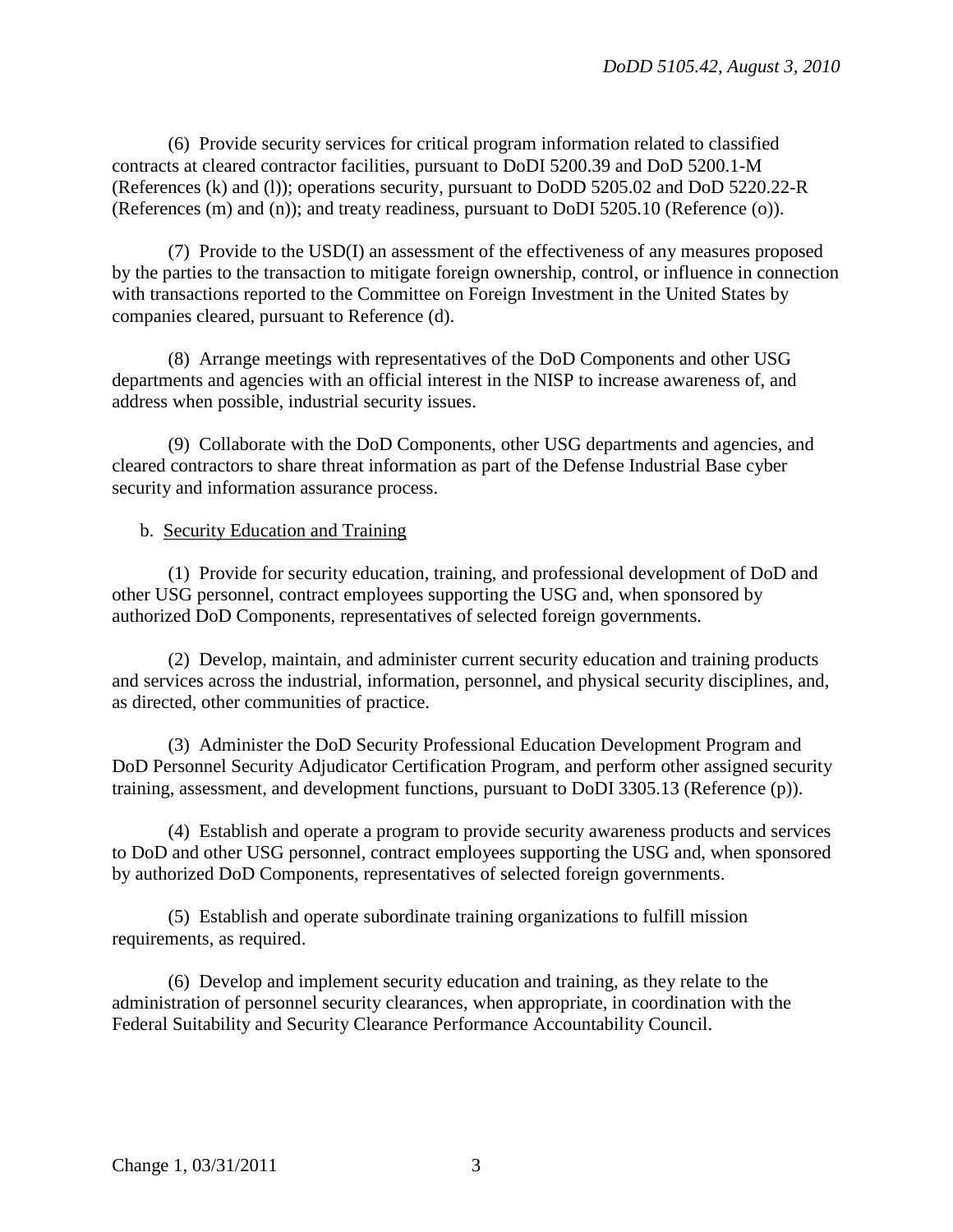## c. DoD PSP

 (1) Adjudicate the security clearance eligibility of NISP contractor personnel, pursuant to References (e) and (f) and DoDD 5220.6 (Reference (q)), and of U.S. citizens hired by NATO civilian or military organizations, pursuant to DoDI 5210.60 (Reference (r)), and refer to DOHA for adjudication all cases which may require the established administrative denial and revocation procedures provided to individuals covered by E.O. 10865 (Reference (s)).

 (2) Plan, program, budget, and execute the personnel security requirements of NISP contractors through the use of surveys, modeling, trend and historical analysis, and other planning tools. Validate NISP contractor personnel clearance requirements and invoices submitted by investigative service providers, including the Office of Personnel Management (OPM), and pay invoices for NISP contractor personnel security investigations (PSIs).

 (3) Process requests for, and obtain information to adjudicate, the eligibility of NISP contractor personnel for access to classified information.

### d. CI

 (1) Provide, as authorized in support of cleared contractors and within the DSS, CI analysis and production, functional services, collection, and inquiries including:

 (a) Providing CI analytical products, threat information, including threat assessments and CI awareness briefings and training (covering topics such as targeted technologies, methods of operation, and reporting procedures) to cleared contractor personnel, the DoD Components, and other USG departments and agencies.

 (b) Receiving, analyzing, and disseminating, as appropriate, reports of suspicious contacts or activities submitted by cleared contractors, and assisting cleared contractors in applying appropriate security countermeasures, pursuant to DoDD O-5240.02 (Reference (t)) and in compliance with DoD 5240.1-R (Reference (u)).

 (2) Provide CI-related oversight of PSIs, to include conducting CI inquiries when authorized and referring matters of CI interest, pursuant to Reference (t).

 (3) Carry out assigned tasks in support of the Defense Critical Infrastructure Program at cleared DoD industrial base critical asset facilities, pursuant to DoDI 5240.19 (Reference (v)).

 (4) Carry out assigned tasks in support of DoD research, development, and acquisition programs occurring at cleared defense contractor facilities, pursuant to Reference (k).

### e. IT Systems

 (1) Provide IT support for assigned responsibilities, working closely with the Assistant Secretary of Defense for Networks and Information Integration/DoD Chief Information Officer to ensure the Global Information Grid and other DoD-wide IT resources are used effectively in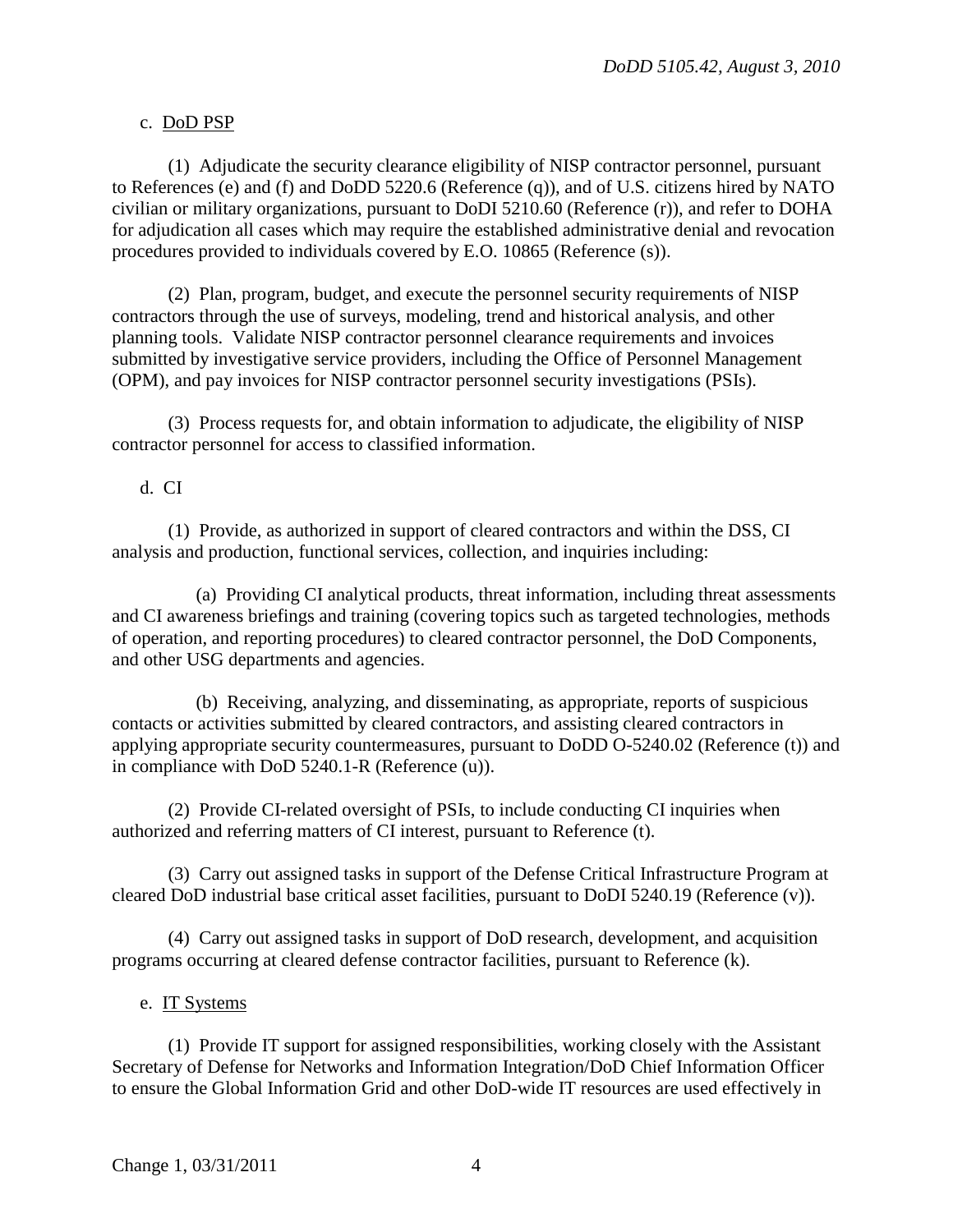carrying out the DSS mission.

 (2) Serve as the DoD manager for the Industrial Security Facilities Database, Educational Network Registration and On-Line Learning system, and related IT systems.

## f. Additional Activities

 (1) Design and manage DSS programs and activities to improve performance, economy, and efficiency, with particular attention to the requirements of DSS organizational customers, internal and external to the Department of Defense.

 (2) Convene and participate in meetings, seminars, and conferences with DoD Components, other USG departments and agencies, foreign governments, contractors, international organizations, and industrial security, business, and professional organizations.

 (3) Comply with applicable laws, requirements, and DoD policies related to the privacy and civil liberties responsibilities of the Department of Defense.

 (4) Perform additional activities and other duties as may be directed by the Secretary of Defense or the USD(I).

## 6. RELATIONSHIPS

a. The Director, DSS, in the performance of assigned responsibilities and functions, shall:

(1) Report directly to the USD(I), pursuant to Reference (c).

 (2) Use existing systems, facilities, and services of the Department of Defense and other USG departments and agencies, when possible, to avoid duplication and achieve maximum efficiency and economy, as well as to preserve the capability of assigned assets to accomplish the DSS mission.

 (3) Participate, as appropriate, in the Secretary of Defense Biennial Review of Defense Agencies and DoD Field Activities in coordination with the Director of Administration and Management (DA&M).

 (4) Maintain liaison to exchange information and coordinate actions, as appropriate, with the Heads of the DoD Components and those Heads of USG departments and agencies having related functions.

 (5) Provide input to the Director, Defense Business Transformation Agency, under the authority, direction, and control of the Deputy Chief Management Officer of the Department of Defense, regarding functional requirements for the Defense Information System for Security in support of the DSS and contractors participating in the NISP.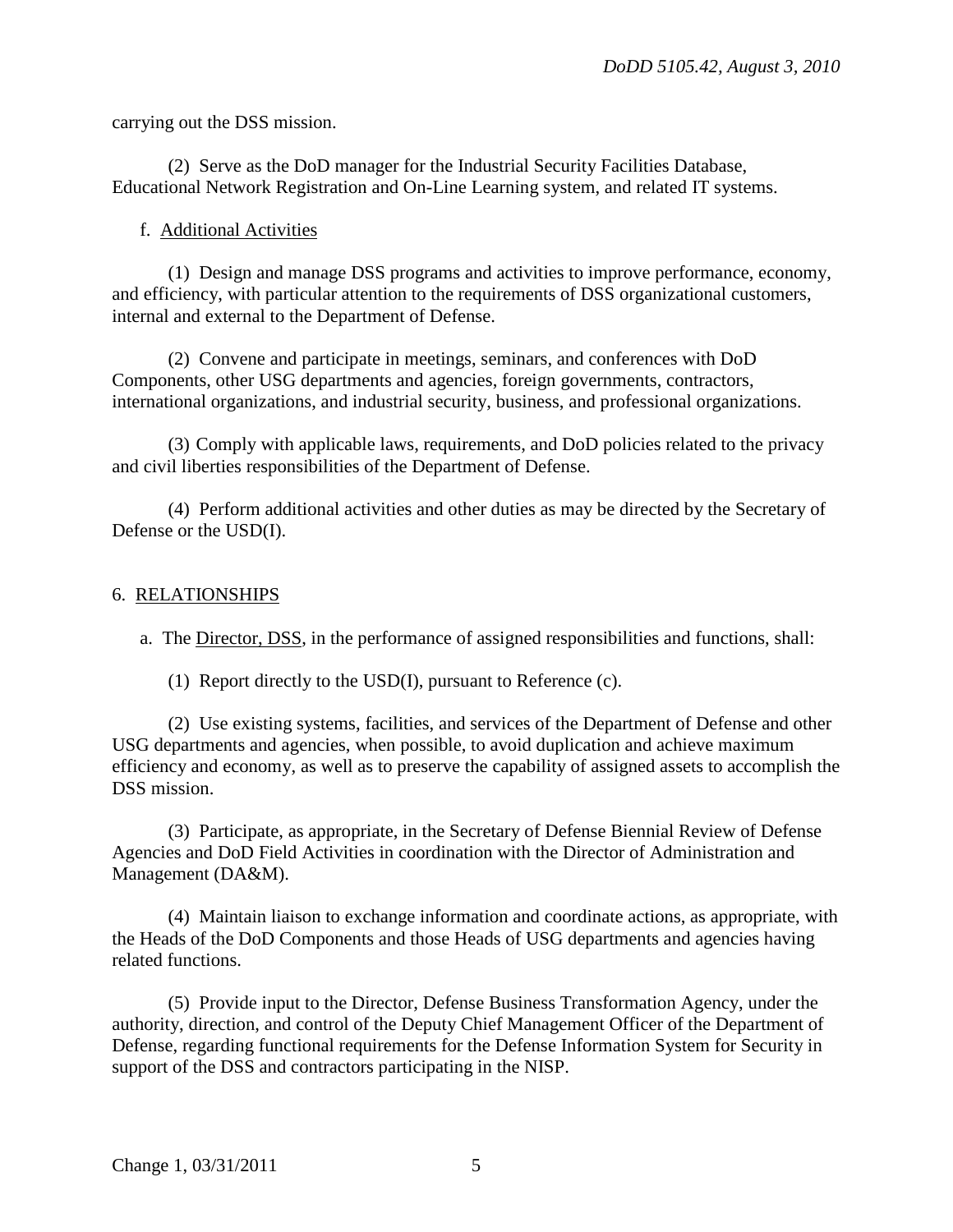(6) Maintain a close working relationship with representatives of cleared contractors, as necessary, to fulfill NISP security goals.

 (7) Notify the USD(I) and the General Counsel of the Department of Defense within 90 days of the issuance date when the Director, DSS, believes a DoD issuance would damage, limit, or seriously inhibit the DSS from performing its mission.

 (8) Coordinate all changes to policies and procedures related to the responsibilities in subparagraph 5.a.(4) with the Office of the Under Secretary of Defense for Policy.

 b. The USD(I) shall provide policy guidance, direction, and oversight to the Director, DSS, on policies, programs, and procedures related to DSS responsibilities and functions, and shall coordinate policy and direction on matters described in subparagraph 5.a.(4) and the treaty readiness provisions of subparagraph 5.a.(6) with the Under Secretary of Defense for Policy.

c. The OSD Principal Staff Assistants and the Heads of the DoD Components shall:

 (1) Provide assistance, support, data, and information in their respective fields of responsibility and within available resources, to the Director, DSS, to carry out functions assigned herein.

 (2) Report promptly to the Director, DSS, information that reflects adversely on the qualifications of any contractor or contractor personnel to be granted, or retain eligibility for, access to classified information.

 (3) Provide to the Director, DSS, reports on threats to the security of cleared contractor personnel or classified information in the possession of cleared contractors.

(4) Comply with taskings issued by the Director, DSS, pursuant to this Directive.

 (5) Coordinate with the Director, DSS, on all matters concerning the mission, capabilities, functions, and operations of the DSS.

7. AUTHORITIES. The Director, DSS, is specifically delegated authority to:

a. Communicate directly with the Heads of the other DoD Components, as necessary, to carry out assigned responsibilities and functions, including requests for advice and assistance. Communications to the Military Departments shall be transmitted through the Secretaries of the Military Departments, their designees, or as otherwise provided in law or as directed by the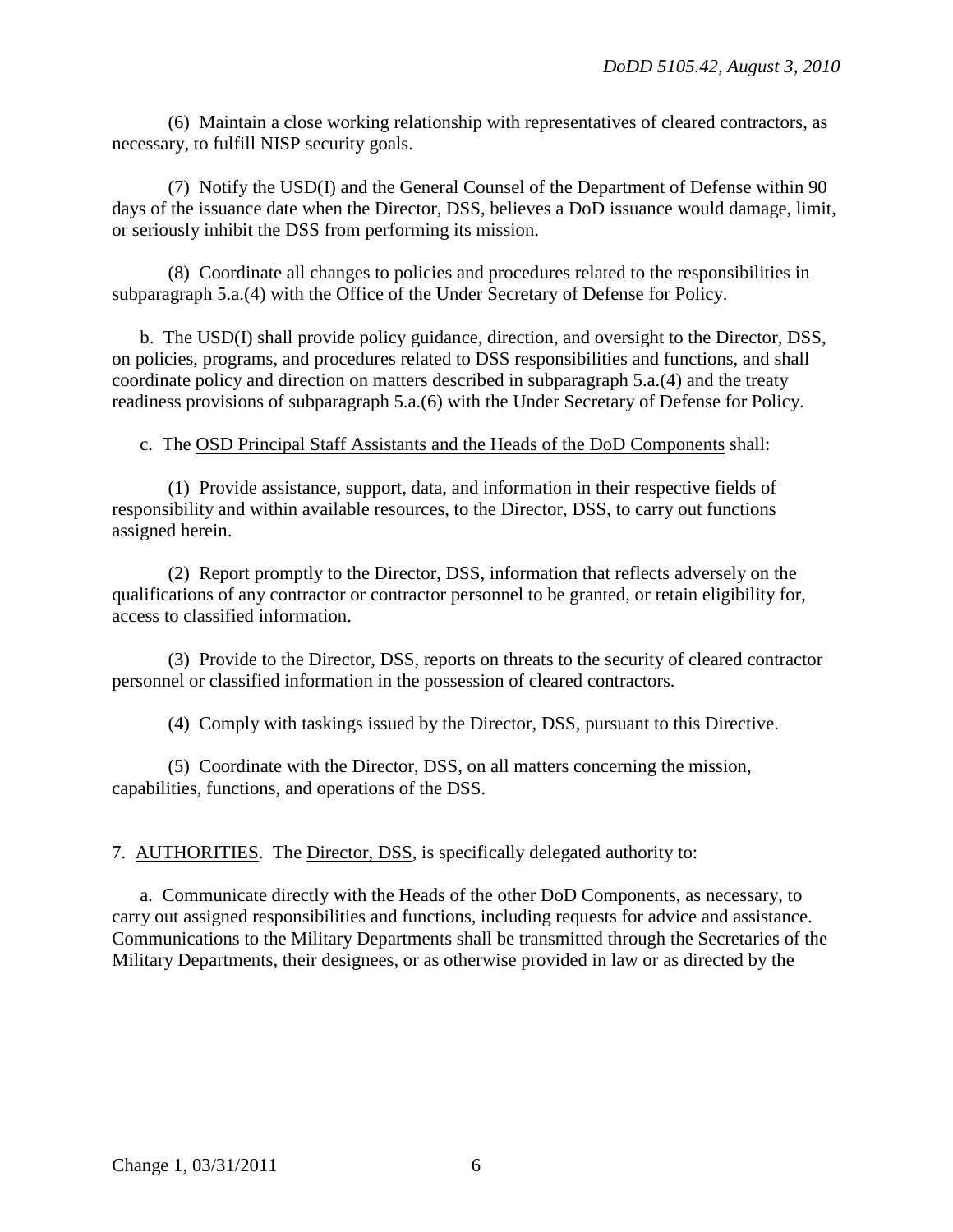Secretary of Defense in other DoD issuances. Communications to the Combatant Commanders, as appropriate, shall be transmitted through the Chairman of the Joint Chiefs of Staff.

 b. Communicate with other Government officials, representatives of the Legislative Branch, members of the public, representatives of cleared contractor facilities, professional associations, educational institutions, international organizations, and representatives of foreign governments, as appropriate, in carrying out assigned responsibilities and functions. Communications with representatives of the Legislative Branch shall be coordinated with the Assistant Secretary of Defense for Legislative Affairs and the Under Secretary of Defense (Comptroller)/Chief Financial Officer of the Department of Defense, as appropriate, and be consistent with the DoD Legislative Program.

c. Obtain reports and information, pursuant to DoDI 8910.01 (Reference (w)), as necessary, to carry out assigned responsibilities and functions.

d. Exercise the administrative authorities contained in Enclosure 2.

## 8. ADMINISTRATION

a. The USD(I) shall recommend, and the Secretary of Defense shall appoint, the Director, DSS.

b. The Secretaries of the Military Departments shall assign military personnel to the DSS in accordance with approved Joint Manpower Program (JMP) authorizations and procedures for assignment to joint duty.

 c. The Chairman of the Joint Chiefs of Staff shall review and provide recommendations on the DSS JMP to the USD(I), as appropriate.

 d. The Heads of the other DoD Components shall provide administrative support to the DSS through support and interservice agreements, in accordance with DoDI 4000.19 (Reference (x)).

9. RELEASABILITY. UNLIMITED. This Directive is approved for public release and is available on the Internet from the DoD Issuances Website at http://www.dtic.mil/whs/directives.

10. SUMMARY OF CHANGE 1. The technical changes to this issuance correct the Mission, Responsibilities and Functions of the Director, DSS, and Relationships sections in accordance with OSD 03113-11, March 17, 2011 (Reference (y)).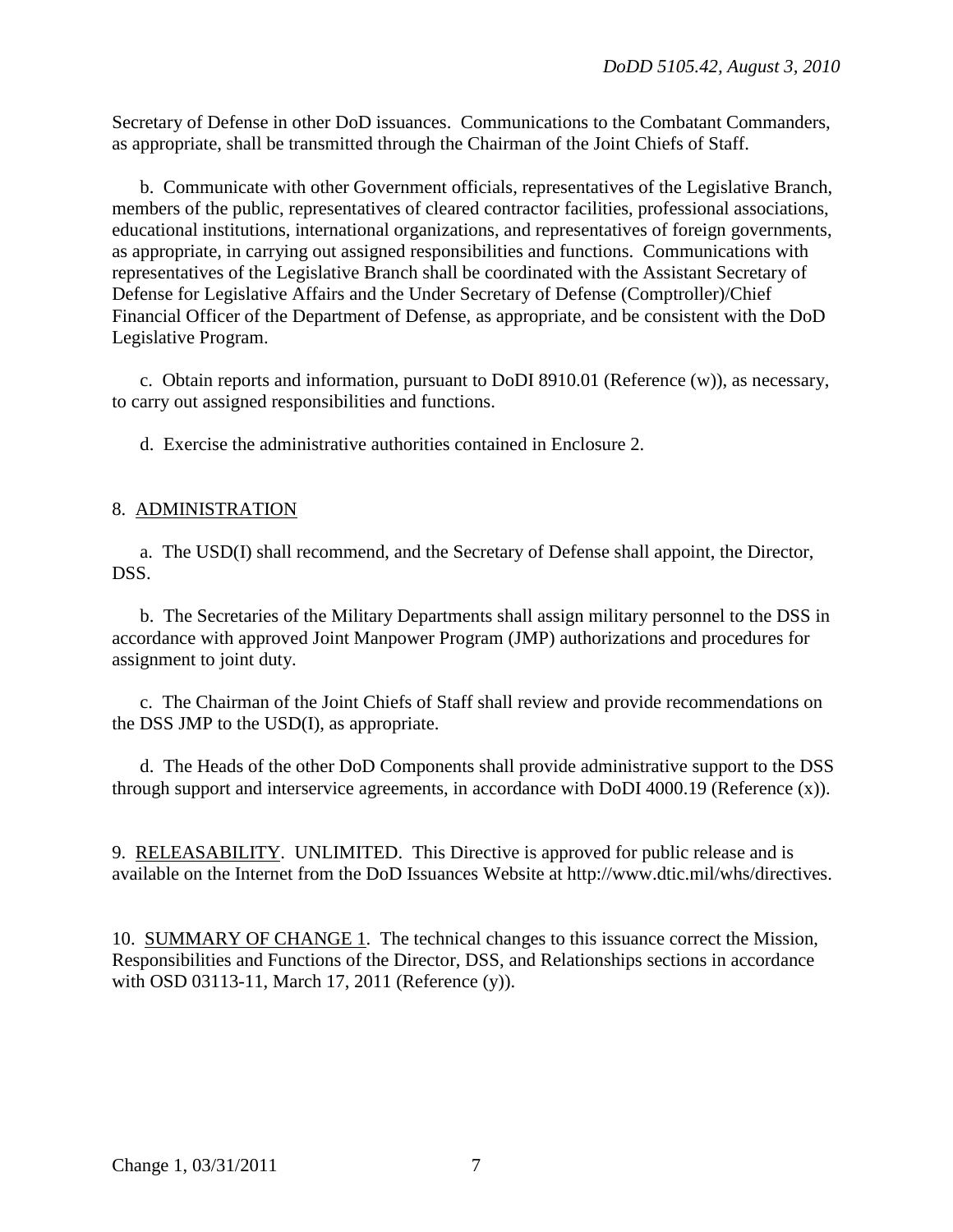11. EFFECTIVE DATE. This Directive is effective immediately.

 $\overline{Q}$ William J. Lynn III

Deputy Secretary of Defense

Enclosures

1. References

2. Delegations of Authority Glossary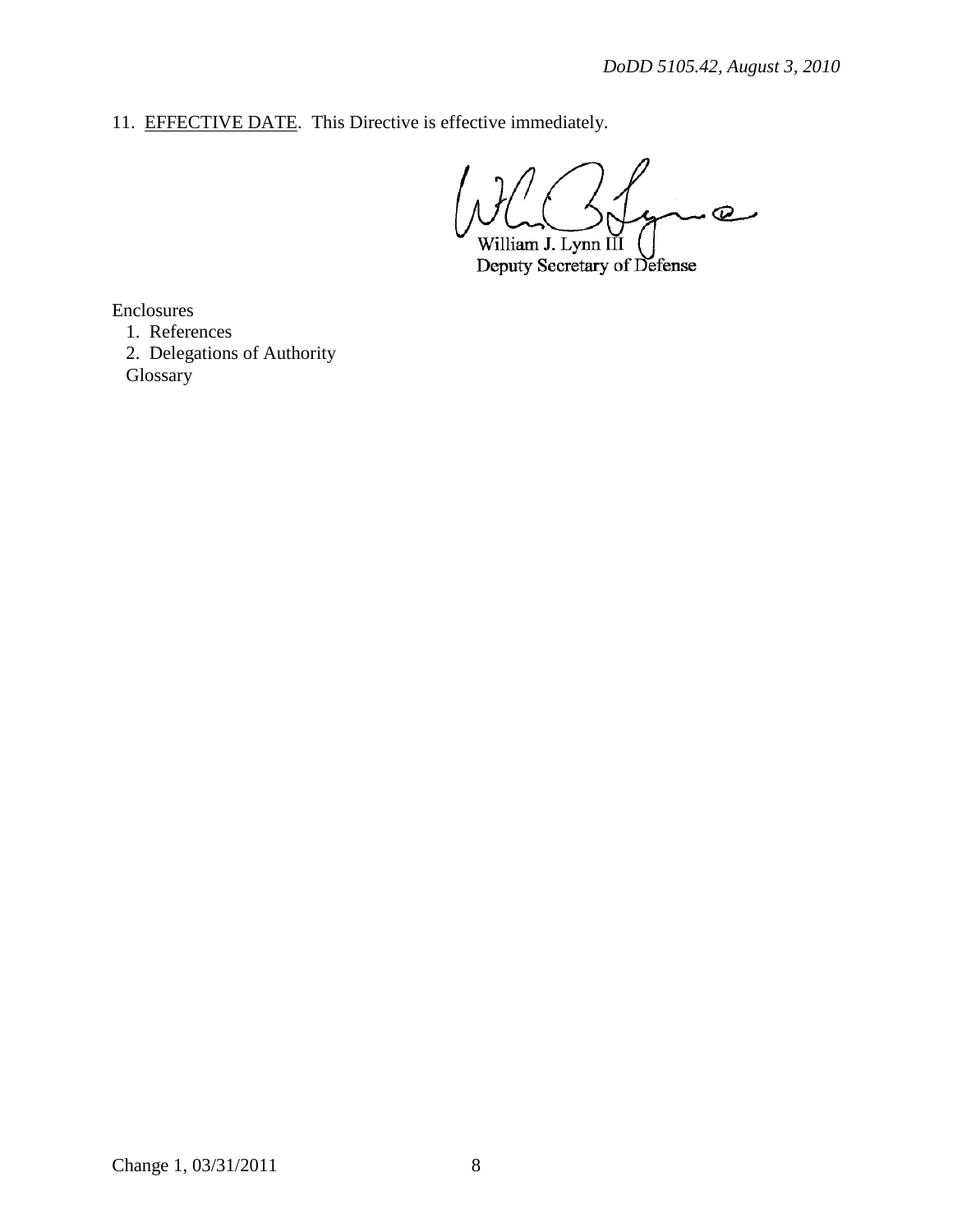# ENCLOSURE 1

# REFERENCES

- (a) Title 10, United States Code
- (b) DoD Directive 5105.42, "Defense Security Service (DSS)," May 13, 1999 (hereby cancelled)
- (c) DoD Directive 5143.01, "Under Secretary of Defense for Intelligence (USD(I))," November 23, 2005
- (d) DoD Directive 5220.22, "National Industrial Security Program," September 27, 2004
- (e) DoD Instruction 5200.01, "DoD Information Security Program and Protection of Sensitive Compartmented Information," October 9, 2008
- (f) Executive Order 12829, "National Industrial Security Program," January 6, 1993, as amended
- (g) DoD Directive 5205.07, "Special Access Program (SAP) Policy," July 1, 2010
- (h) Parts 120-130 of title 22, Code of Federal Regulations
- (i) DoD 5220.22-M, "National Industrial Security Program Operating Manual," February 28, 2006
- (j) DoD 5100.76-M, "Department of Defense Physical Security of Sensitive Conventional Arms, Ammunition, and Explosives," August 12, 2000
- (k) DoD Instruction 5200.39, "Critical Program Information (CPI) Protection Within the Department of Defense," July 16, 2008
- (l) DoD 5200.1-M, "Department of Defense Acquisition Systems Protection Program," March 16, 1994
- (m) DoD Directive 5205.02, "DoD Operations Security (OPSEC) Program," March 6, 2006
- (n) DoD 5220.22-R, "Industrial Security Regulation," December 4, 1985
- (o) DoD Instruction 5205.10, "DoD Treaty Inspection Readiness Program (DTIRP)," February 20, 2009
- (p) DoD Instruction 3305.13, "DoD Security Training," December 18, 2007
- (q) DoD Directive 5220.6, "Defense Industrial Personnel Security Clearance Review Program," January 2, 1992
- (r) DoD Instruction 5210.60, "Security Clearance Program for U.S. Citizens Employed Directly By the North Atlantic Treaty Organization (NATO)," December 4, 2005
- (s) Executive Order 10865, "Safeguarding Classified Information Within Industry," February 20, 1960, as amended
- (t) DoD Directive O-5240.02, "Counterintelligence," December 20,  $2007<sup>1</sup>$  $2007<sup>1</sup>$  $2007<sup>1</sup>$
- (u) DoD 5240.1-R, "Procedures Governing the Activities of DoD Intelligence Components That Affect United States Persons," December 7, 1982
- (v) DoD Instruction 5240.19, "Counterintelligence Support to the Defense Critical Infrastructure Program," August 27, 2007
- (w) DoD Instruction 8910.01, "Information Collection and Reporting," March 6, 2007
- (x) DoD Instruction 4000.19, "Interservice and Intragovernmental Support," August 9, 1995
- (y) OSD Memorandum 03113-11, "Approval of Substantive Change to DoD Directive
- 5105.42, 'Defense Security Service (DSS),'" March 17, 2011

<span id="page-8-0"></span> $\overline{a}$ <sup>1</sup> For official use only. Authorized users may obtain a copy at http://www.dtic.smil.mil/whs/directives.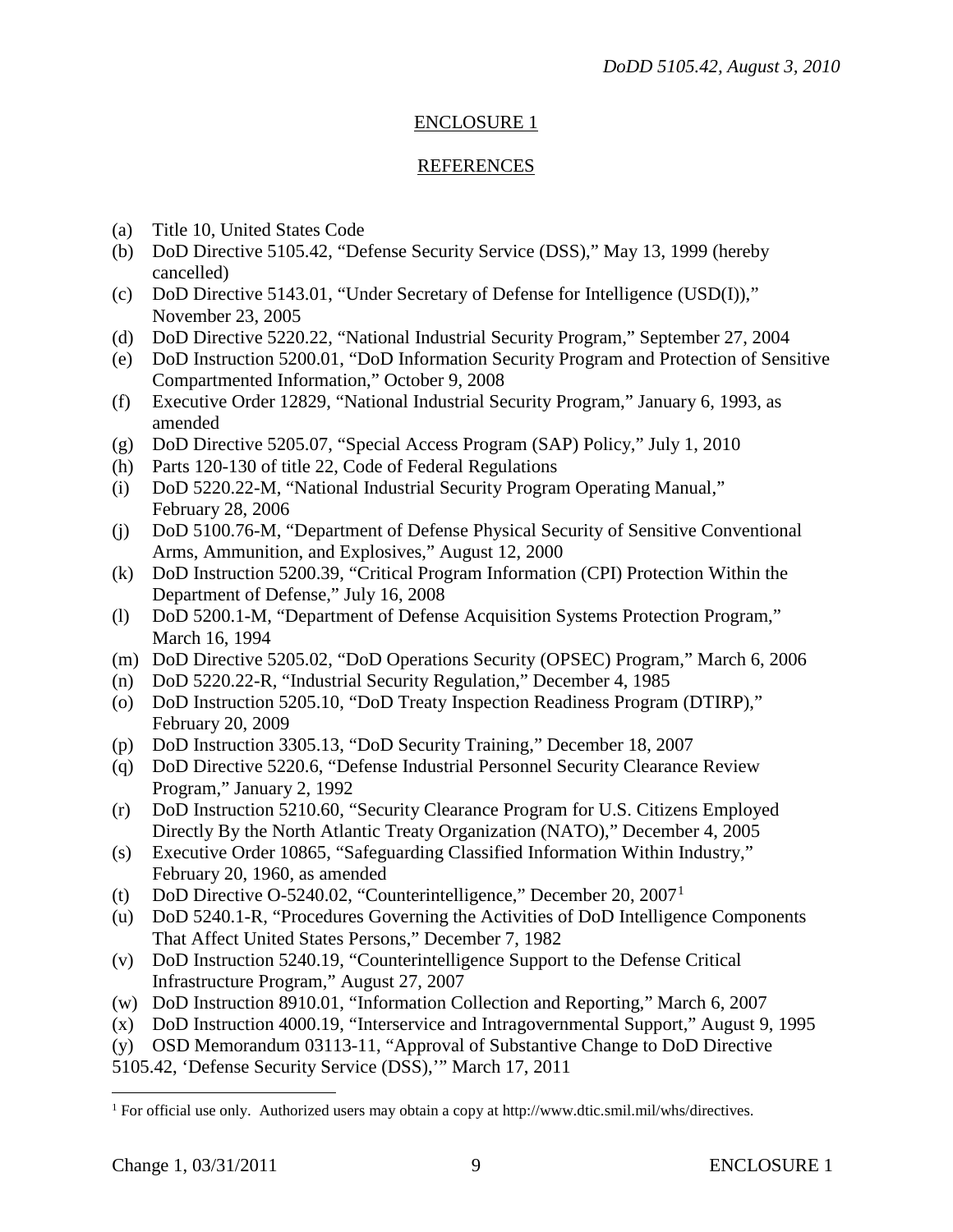## ENCLOSURE 2

# DELEGATIONS OF AUTHORITY

Pursuant to the authority vested in the Secretary of Defense, and subject to the authority, direction, and control of the USD(I), and in accordance with DoD policies and issuances, the Director, DSS, or in the absence of the Director, the person acting for the Director, is hereby delegated authority, as required, in the administration of DSS missions and operations to:

#### a. Human Resources

 (1) Exercise the authority vested in the Secretary of Defense by sections 301, 302(b), 3101, and 5107 of title 5, U.S.C., and chapter 83 of title 10, U.S.C., as amended, on the employment, direction, and general administration of DSS civilian personnel.

 (2) Fix rates of pay for wage-rate employees exempted from the Classification Act of 1949 according to section 5102 of title 5, U.S.C., on the basis of rates established under the Federal Wage System. In fixing such rates, the Director, DSS, shall follow the wage schedule established by the DoD Wage Fixing Authority.

 (3) Pursuant to the authority vested in the Secretary of Defense by section 1609 of title 10, U.S.C., terminate the employment of DSS employees. This authority may NOT be further delegated.

 (4) Administer oaths of office to those entering the Executive Branch of the Federal Government or any other oath required by law in connection with employment therein, pursuant to section 2903 of title 5, U.S.C., and designate in writing, as may be necessary, officers and employees of the DSS to perform this function.

(5) Carry out delegations regarding the DCIPS as prescribed in DoDD 1400.35.

 (6) Issue and manage appropriate badges and credentials needed to carry out assigned functions to DSS or other Federal Government employees or contractors assigned or detailed to the DSS.

 (7) Establish a DSS Incentive Awards Board and pay cash awards or incur necessary expenses for the honorary recognition of civilian employees of the Government whose suggestions, inventions, superior accomplishments, or other personal efforts, including special acts or services, benefit the DSS, pursuant to section 4503 of title 5, U.S.C., OPM regulations, and DoDD 1400.25.

(8) Collect and pay employment taxes imposed by Federal, State, and local governments.

 (9) As necessary, use advisory committees and employ temporary or intermittent experts or consultants, as approved by the Secretary of Defense or the DA&M, in support of DSS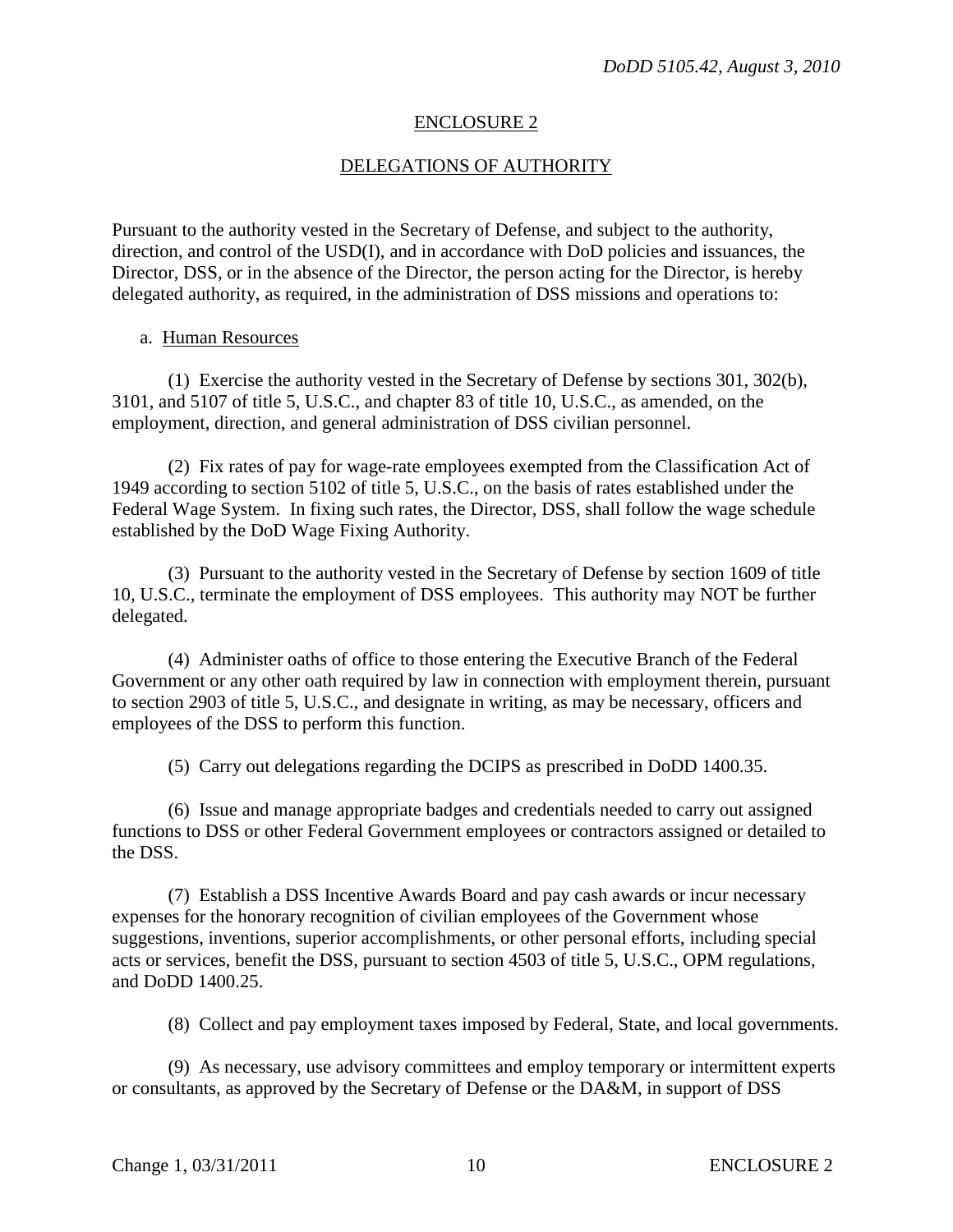functions in accordance with section 173 of title 10, U.S.C.; section 3109(b) of title 5, U.S.C.; the Federal Advisory Committee Act, title 5 of U.S.C., Appendix 2; and DoDIs 5105.04 and 5105.18.

(10) Authorize and approve:

 (a) Temporary duty travel for military personnel assigned or detailed to the DSS, pursuant to the Joint Federal Travel Regulations, Volume 1.

 (b) Official travel for DSS civilian employees, pursuant to the Joint Travel Regulations, Volume 2.

 (c) Invitational travel to non-DoD personnel whose consultative, advisory, or other services are required in direct connection with DSS activities, pursuant to section 5703 of title 5, U.S.C., and the Joint Travel Regulations, Volume 2.

 (d) Overtime work for DSS civilian employees, pursuant to chapter 55, subchapter V, of title 5, U.S.C., and applicable OPM regulations.

 (e) Funds available for travel by military personnel assigned or detailed to the DSS for expenses incident to attendance at meetings of technical, scientific, professional, or other similar organizations in such instances when the approval of the Secretary of Defense, or designee, is required by section 412 of title 37, U.S.C., and sections 4110 and 4111 of title 5, U.S.C.

 b. Security. Pursuant to E.O.s 10450, 12333, as amended, 12958, as amended, and 12968; DoDD 5200.2; and DoDI 5200.01:

(1) Designate any position in the DSS as "sensitive."

 (2) Authorize, in an emergency, the appointment of a person to a sensitive position in the DSS for a limited period for whom an appropriate security investigation has not been completed.

 (3) Initiate PSIs and, if necessary and in the interest of national security, suspend eligibility for access to classified information for personnel assigned or detailed to or employed by the DSS. Any action under this subparagraph shall be taken in accordance with procedures described in DoD 5200.2-R.

 (4) Protect the security of DSS installations, activities, property, information, and personnel by appropriate means, including the publication of necessary security regulations.

c. Records

 (1) Maintain an official seal and attest to the authenticity of official DSS records under that seal.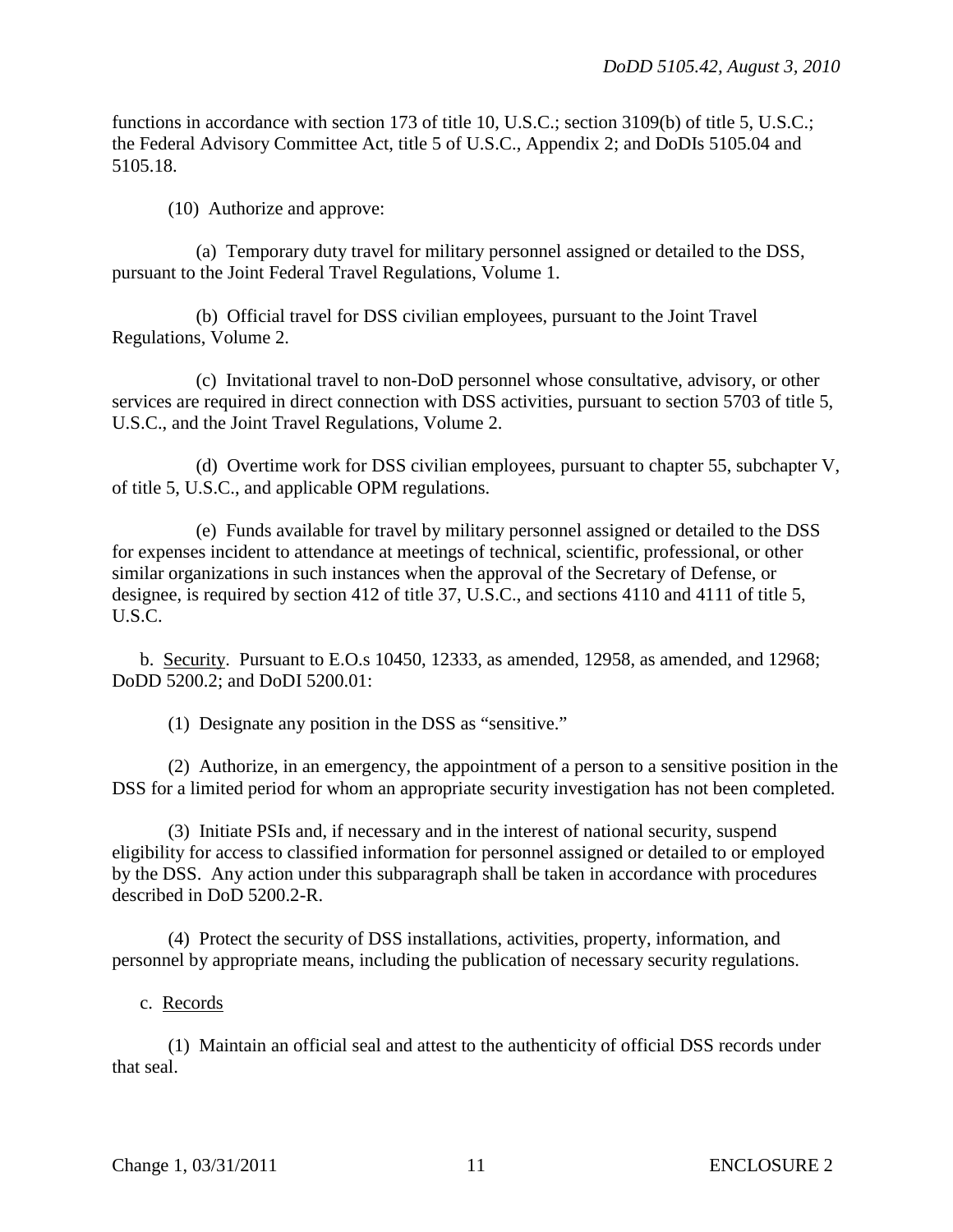(2) Develop, establish, and maintain an active and continuing Records Management Program, pursuant to section 3102 of title 44, U.S.C., and DoDD 5015.2.

## d. Publications

 (1) Authorize the publication of advertisements, notices, or proposals in newspapers, magazines, or other public media, as required, for the effective administration and operation of the DSS, pursuant to section 3702 of title 44, U.S.C.

 (2) Establish and maintain, for the functions assigned, an appropriate publications system for common supply and service regulations, instructions, and reference documents, and changes thereto, pursuant to DoDI 5025.01.

## e. Acquisition, Procurement, Financial Management, and Property

 (1) Enter into support and service agreements with the Military Departments, other DoD Components, and other USG departments and agencies, as required, for the effective performance of DSS responsibilities and functions.

 (2) Enter into and administer contracts, directly or through a Military Department, DoD contract administration services component, or other USG departments and agencies, as appropriate, for supplies, equipment, and services required to accomplish the DSS mission. To the extent that any law or E.O. specifically limits such authority to persons at the secretarial level of a Military Department, such authority shall be exercised by the appropriate Under Secretary or Assistant Secretary of Defense.

 (3) Use the Government purchase card for making appropriate purchases of material and services, other than personal services, for the DSS when it is determined to be more advantageous and consistent with the best interests of the Government.

 (4) Establish and maintain appropriate property accounts for the DSS and appoint Boards of Survey, approve reports of survey, relieve personal liability, and drop accountability for DSS property contained in the authorized property accounts that have been lost, damaged, stolen, destroyed, or otherwise rendered unserviceable, pursuant to applicable laws and regulations.

 (5) Lease non-excess personal property under the control of the DSS, under terms that will promote national defense or that will be in the public interest, under section 2667 of title 10, U.S.C.

 (6) Enter into interdepartmental and intragovernmental support agreements, as receiver or supplier, with other DoD Components, other USG departments and agencies, and State and local governments, as required for effective performance of DSS responsibilities and functions, in accordance with section 1535 of title 31, U.S.C., and DoDI 4000.19.

 (7) Enter into contractual instruments for commercial-type concessions, and maintain general supervision over commercial-type concessions operated in DSS facilities considered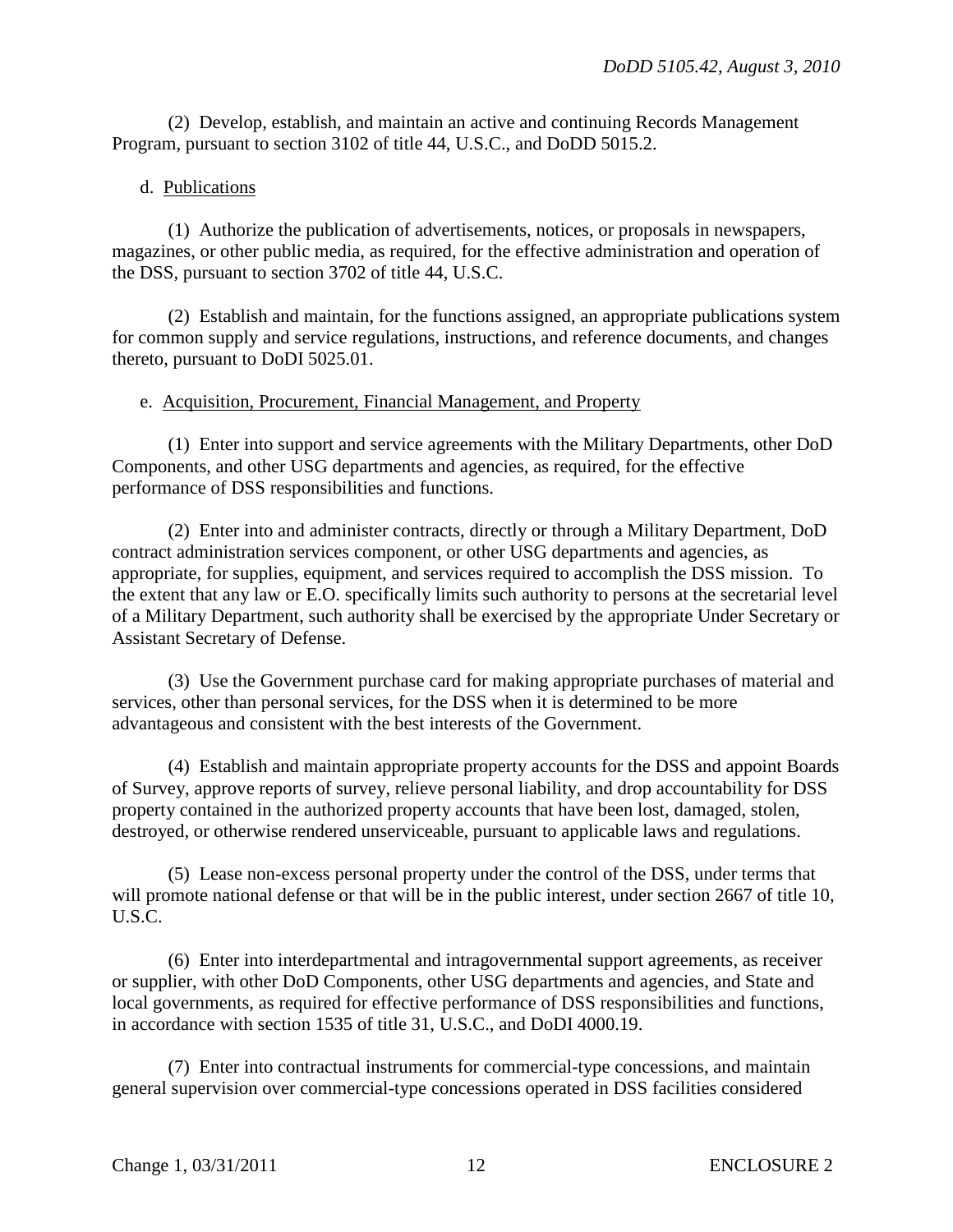necessary to promote the health, morale, welfare, and productivity of DSS employees, pursuant to allocable nonappropriated fund regulations.

 (8) Exercise the authority delegated to the Secretary of Defense by the Administrator of the General Services Administration on the disposal of surplus personal property for responsibilities assigned herein.

 (9) Serve as the designated approval authority for DSS IT systems and networks for less than Acquisition Category (ACAT) 1A programs, or serve as the Milestone Decision Authority (MDA) for ACAT 1A programs when delegated by the USD(I) in consultation with the Under Secretary of Defense for Acquisition, Technology, and Logistics. The Director, DSS, shall exercise delegated MDA in accordance with DoDD 5000.01 and DoDI 5000.02.

(10) Enter into personal-services contracts to the extent permitted by law.

f. Training. Establish and administer training programs as prescribed in DoDI 1430.04.

g. Re-delegation. Re-delegate these authorities as appropriate, and in writing, except as otherwise restricted in this enclosure or by law or regulation.